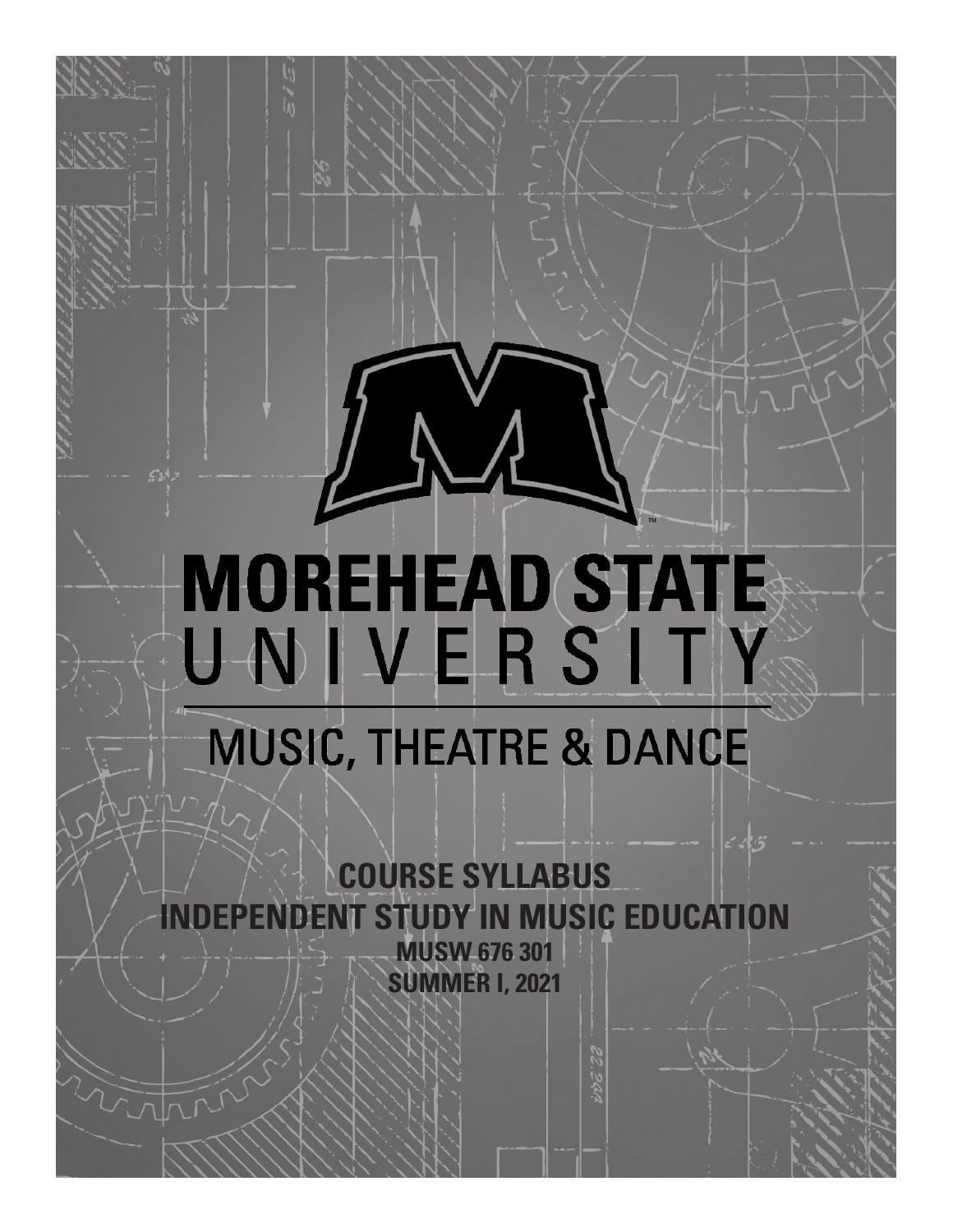

#### **INDEPENDENT STUDY IN MUSIC EDUCATION**

MUSW 676 301 (2 credit hours) Summer I, 2021—June 7 through July 2

| Instructor: | Dr. DuWayne Dale, dcdale@moreheadstate.edu       |  |
|-------------|--------------------------------------------------|--|
|             | Director of Bands / Assistant Professor of Music |  |
|             | 114 Baird Music Hall, Phone 606 783-2485         |  |

**Office Hours:** Not applicable, available by email and will respond within 24 hours

**Class Meeting Time:** Not applicable, course is online

- **Catalog Description:** (1 to 3 hrs.) Definition and investigation of a problem in music. A written report of the problem, procedure and results of the study must be submitted.
- **Required Text:** *Tuning for Wind Instruments* by Shelley Jagow (2012). Meredith Music Publications, Galesville, MD. ISBN-13: 978-1-57463-209-5 Supplemental reading will be provided

**Specialty Professional Organization (SPA):** National Association of Schools of Music (NASM)

#### *"Community Engagement: A Light to and from the Mountains"*

*The Professional Education Unit at Morehead State University delivers rigorous, high quality programs that prepare professionals informed by best national and international scholarship, plus research, literature, and experiences specific to Appalachia-preparing professionals to improve the schools, quality of life, and the communities in which they live and serve. This statement is not only the strategic mission for the College, but it also incorporates the conceptual framework that guides all our activities.*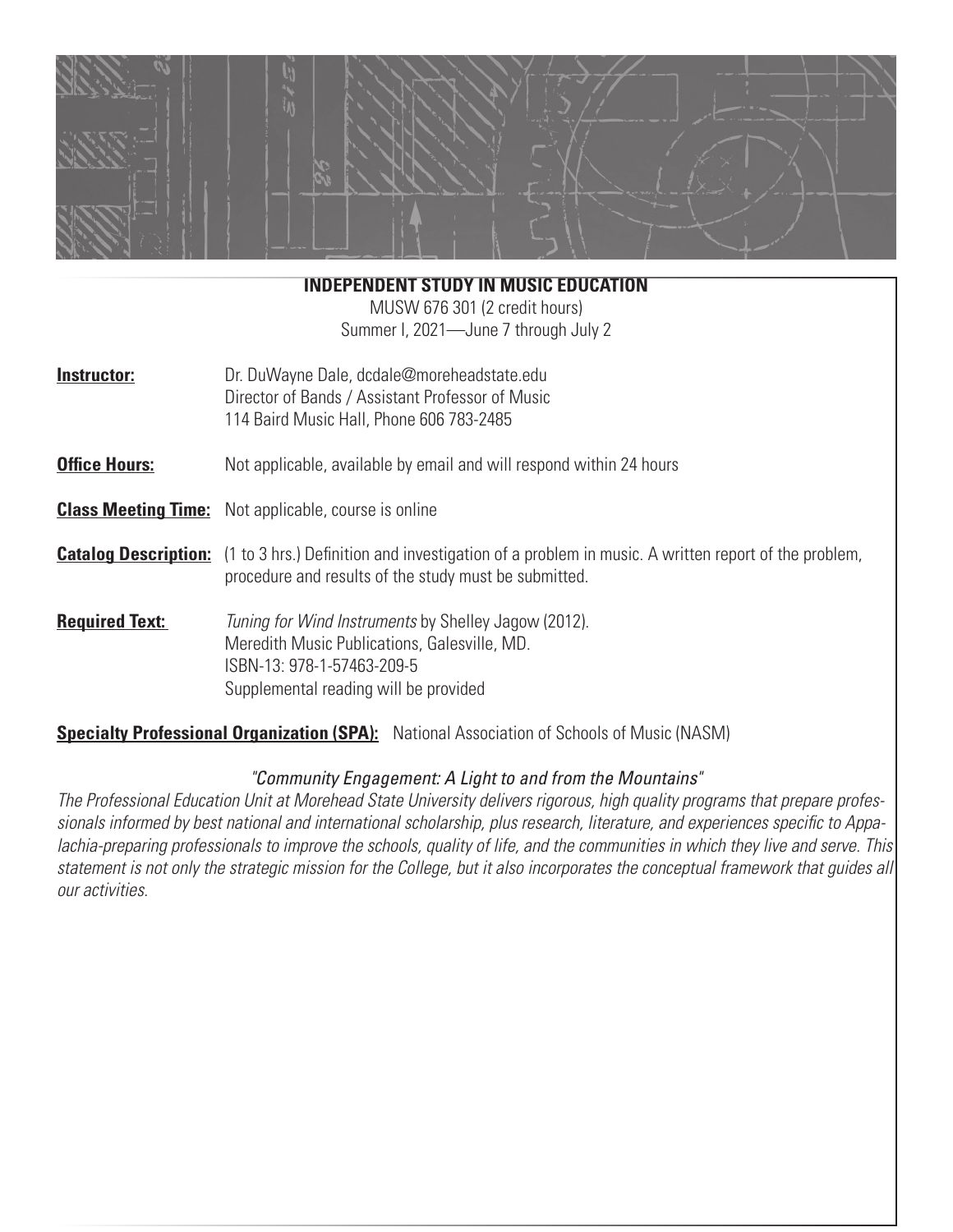

### **Conceptual Framework Outcomes (CFOs):**

The Unit and the faculty within individual programs assess the degree to which its graduates:

- 1) Master the content knowledge, professional and the twenty-first century skills need to make an optimal contribution to "whole" student learning in education settings.
- 2) Are competent in the collection and use of data to inform decision-making and to demonstrate accountability for student learning.
- 3) Demonstrate professional dispositions.
- 4) Are culturally competent and understand the regions from which they have come utilizing knowledge and experiences to effectively "bridge the gaps" (economic, achievement, and geographic) ensuring optimal learning for all students.
- 5) Engage in authentic field experiences in collaboration with committed school-based partners and are empowered to improve the quality of education throughout this region and beyond.

#### **Student Learning Outcomes (SLOs):**

Student learner outcomes will be demonstrated through project-based assignments. As a result of instruction and course assignments, students will be able to:

- 1) Develop a greater understanding of acoustical principals that underpin the concept of intonation
- 2) Understand myriad factors affecting intonation in an instrumental ensemble
- 3) Identify strategies for improving students' ability to discern intonation issues
- 4) Create a plan for incorporating intonation improvement strategies in a real-life musical ensemble scenario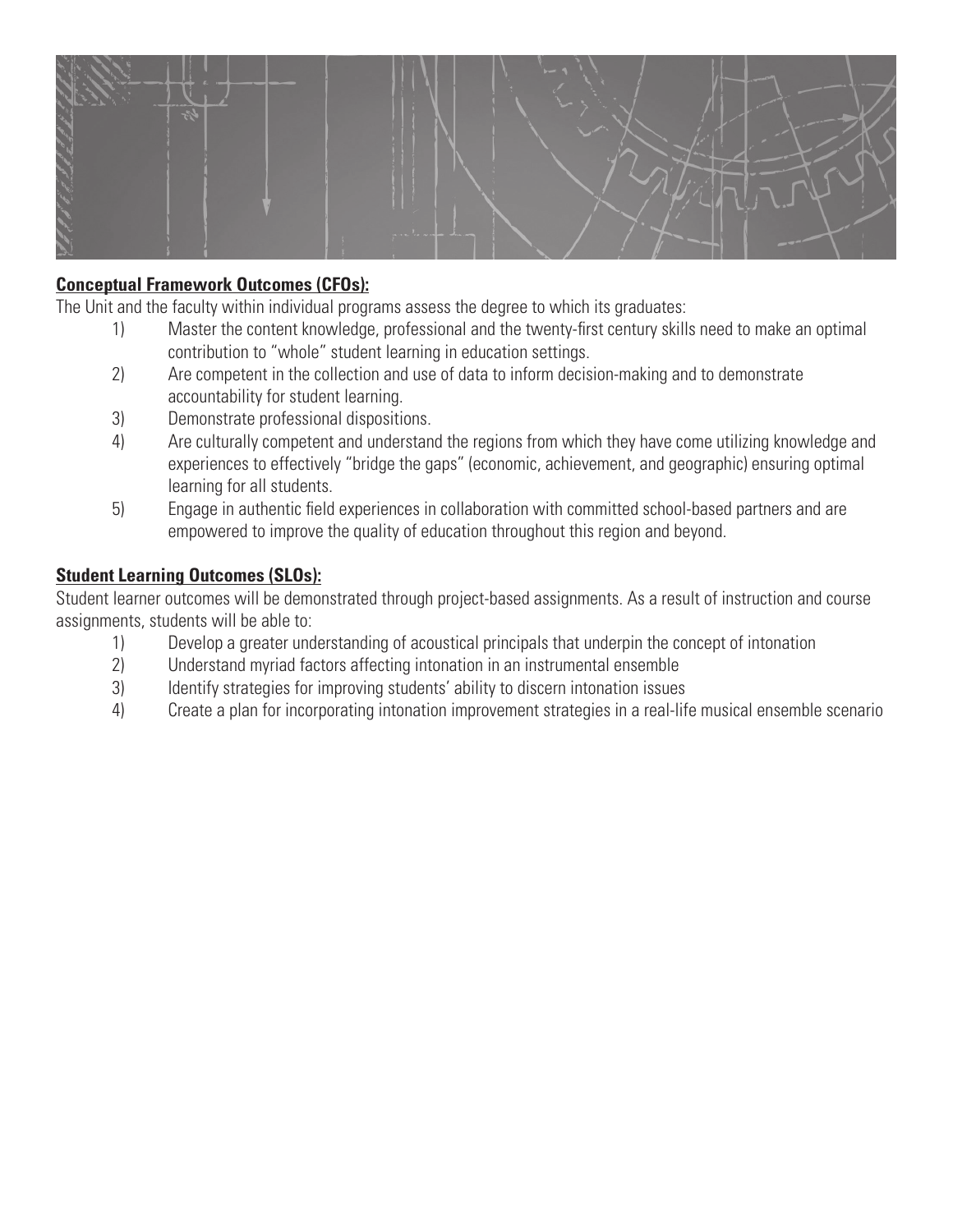

#### **Course Evaluation:**

The students' course evaluation will be based upon points earned by completing assignments/projects detailed later in this syllabus. All assignments are to be turned in on time and in the stipulated format. Formatting expectations specific to each assignment will be explained in writing at the time assigned.

#### **Late Work Policy:**

- Assignments will have a specific due date and time; any work submitted after the due date/time will be considered late.
- Late work will be accepted for 24 hours following the due date/time. The work will be graded, but the grade for all late work will be reduced by 50%.
- Work submitted more than 24 hours past the due date/time will not be graded and will receive a grade of "0."

#### **Grading:**

Students' progress in the course will be assessed through a point system. All assignments will be assessed based on content and professionalism. Specific criteria will always be provided at the time of assignment.

#### **Grading Scale**:

| Α  | $=$ | 358-400 points | $(90-100\%)$  |
|----|-----|----------------|---------------|
| B  | $=$ | 318-357 points | $(80 - 90\%)$ |
| C. | $=$ | 278-317 points | $(70-79%)$    |
| Ð  | $=$ | 238-277 points | $(60 - 69%)$  |
| E  | $=$ | 0-237 points   | $(0-59%)$     |

*Note - point totals include rounding; total available points for the course as well as the listed ranges for designated letter grades may vary if course assignments are adjusted*

- **Academic Honesty:** All students at Morehead State University are required to abide by accepted standards of academic honesty. Academic honesty includes doing one's own work, giving credit for the work of others, and using resources appropriately. Guidelines for dealing with acts of academic dishonesty can be found in the academic catalog.
- ADA Statement: Students with disabilities are entitled to academic accommodations and services to support their access and safety. The Office for Disability Services in 109-J Enrollment Services Center coordinates reasonable accommodations for students with documented disabilities. Although a request may be made at any time, services are best applied when they are requested at or before the start of the semester. Please contact Disability Services at 606-783-5188 or e.day@moreheadstate.edu or visit their website at *www.moreheadstate.edu/disabilitv*

*\* As this course is presented online and there are no on-campus or classroom meetings, the Campus Safety and Classroom Environment statements have been omitted. These are available to students on request.*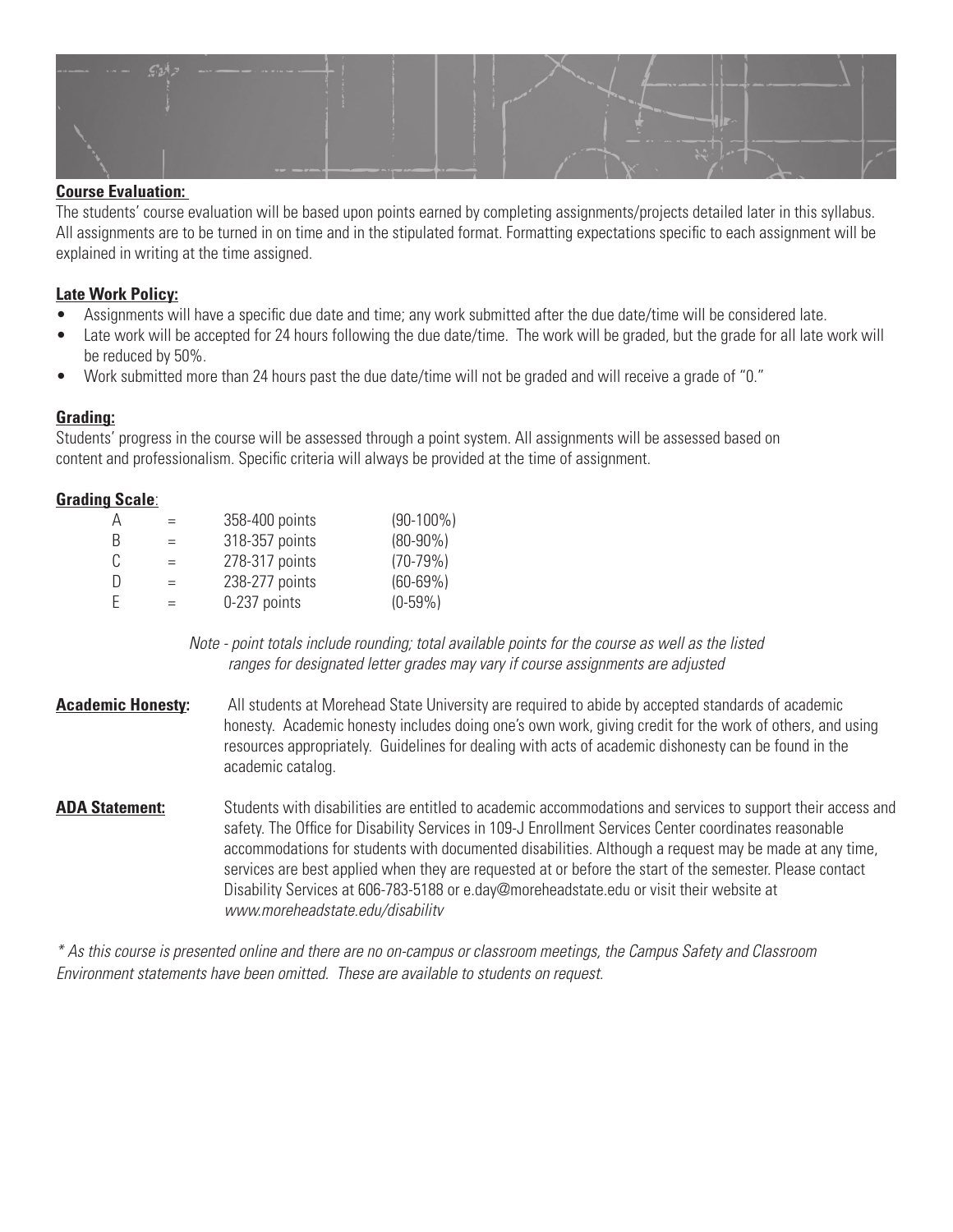

# **Assignment Descriptions and Due Dates:**

| <b>Assignment</b>              | <b>Description</b>                                                           |
|--------------------------------|------------------------------------------------------------------------------|
| Discussion Boards              | Students will respond each week to discussion board prompts posted on        |
| $(4 \times 25 \text{ points})$ | the class Blackboard page. Responses are expected to be thorough and         |
|                                | reflect an in-depth understanding of the topic. See due dates and readings   |
|                                | related to each discussion board in chart below.                             |
| Sample Lesson Plan             | Using a provided template, students will create a sample rehearsal lesson    |
| $(75$ points)                  | plan for an instrumental ensemble that reflects implementation of            |
|                                | strategies to improve ensemble intonation. Due by 11:59pm on June 26.        |
| Strategy/Resource Inventory    | Students will develop a inventory of strategic approaches and resources to   |
| $(75$ points)                  | help a band director improve the intonation of his/her musical ensemble(s)   |
|                                | and, more importantly, to improve his/her students' ability to discern pitch |
|                                | discrepancies. Included with Strategic Plan assigment, due by 11:59          |
|                                | on July 2.                                                                   |
| Strategic Plan for 2021-2022   | Each student will create a strategic plan to improve ensemble intonation in  |
| $(150$ points)                 | his/her band program starting with the 2021-2022 academic year. Due by       |
|                                | 11:59pm on July 2.                                                           |

## **Reading Assignments and Discussion Board Deadlines:**

| <b>Week</b>    | <b>Description</b>                                                                                                                                   |
|----------------|------------------------------------------------------------------------------------------------------------------------------------------------------|
| June 7-12      | READ: Supplement A; Tuning for Wind Instruments, pp. 1-21<br>DUE: Discussion Board #1 by 11:59pm on June 12                                          |
| June 13-19     | READ: Supplement B; Tuning for Wind Instruments, review charts on pp.<br>25-69, the read pp. 70-84<br>DUE: Discussion Board #2 by 11:59pm on June 19 |
| June 20-26     | READ: Supplement C, Tuning for Wind Instruments, pp. 85-89, review charts<br>on pp. 90-96<br>DUE: Discussion Board #3 by 11:59pm on June 26          |
| June 27-July 2 | READ: Tuning for Wind Instruments, pp. 97-103<br>DUE: Discussion Board #4 by 11:59pm on July 2                                                       |